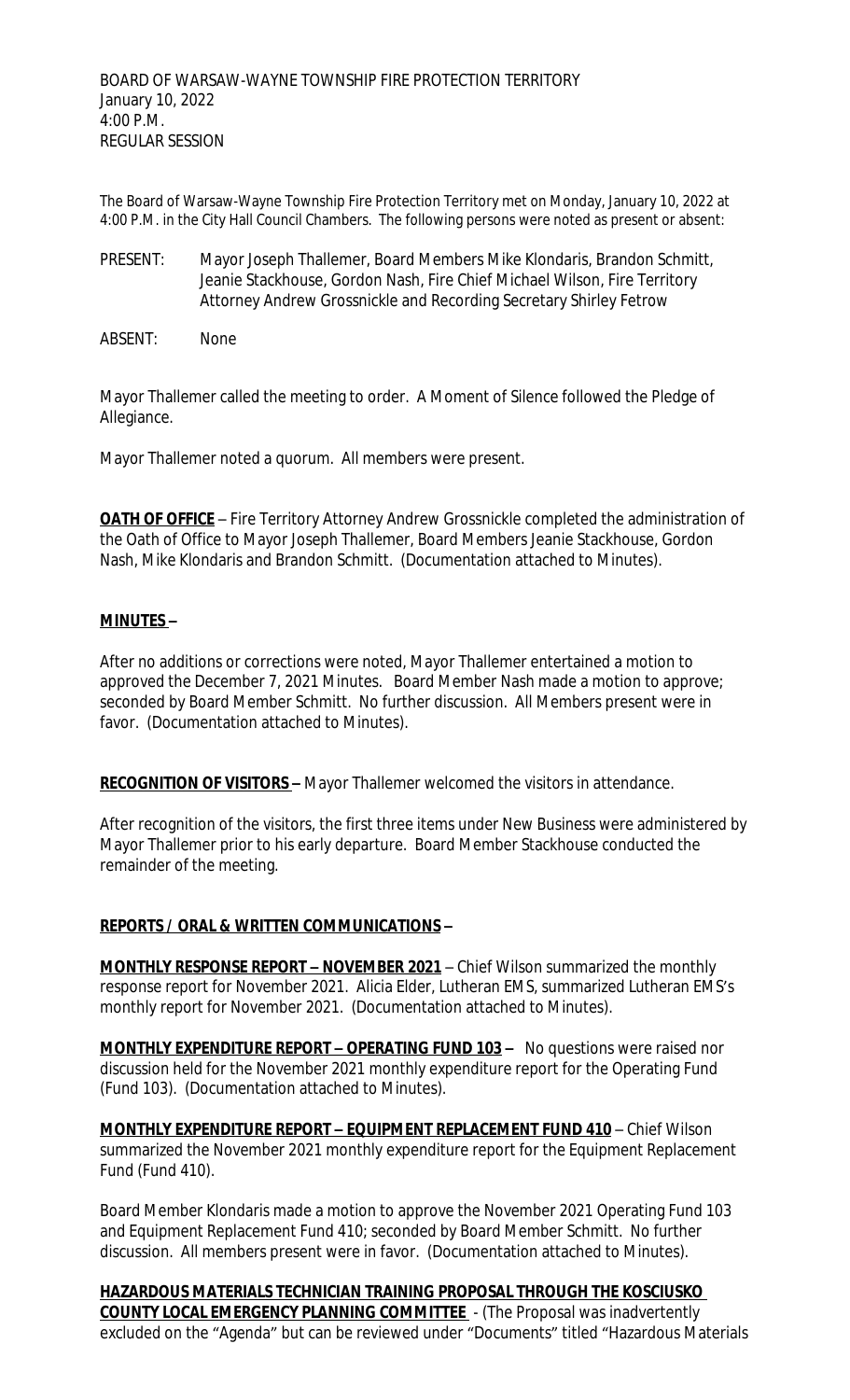Technician Training Proposal"). Chief Wilson indicated the Proposal was submitted by Ed Rock, Kosciusko County EMA Director, and was awarded for an 80-hour Hazardous Materials Technician Course. According to Chief Wilson, twenty-four fire department members will be taking the course in March, and all instruction costs will be paid for through the grant. (Documentation attached to Minutes).

**UNFINISHED BUSINESS** - No unfinished business.

#### **NEW BUSINESS –**

#### **CONFIRMATION OF APPOINTMENT OF FIRE CHIEF MICHAEL WILSON UNTIL SUCCESSOR IS**

**APPOINTED** – Mayor Thallemer indicated Chief Wilson's successor has been selected and is currently completing pension paperwork. His hire target date is mid-February. Mayor Thallemer stated it is important to keep Chief Wilson in the Fire Chief position until his successor begins his employment, and entertained a motion to approve Fire Chief Wilson for 2022. Board Member Stackhouse made a motion to approve; seconded by Board Member Nash. No further discussion. All members present were in favor. Mayor Thallemer noted, at the appropriate time, a formal announcement will be made and a vote will take place to approve his successor.

**APPOINTMENT OF RECORDING SECRETARY** – Mayor Thallemer entertained a motion for Shirley Fetrow to continue as Recording Secretary for 2022. Board Member Schmitt made a motion; seconded by Board Member Stackhouse. No further discussion. All members present were in favor.

**APPOINTMENT OF FIRE TERRITORY ATTORNEY** – Mayor Thallemer entertained a motion for Andrew Grossnickle to continue as the Fire Territory Attorney for 2022. Board Member Schmitt made a motion; seconded by Board Member Klondaris. No further discussion. All members present were in favor.

**ZOLL MEDICAL CORPORATION – PREVENTIVE MAINTENANCE CONTRACT** – EMS Chief Fancil noted the preventive maintenance contract is a yearly renewal. This contract maintains the department's four (4) cardiac monitors. EMS Chief Fancil asked for permission to approve the contract. Board Member Schmitt made a motion to approve; seconded by Board Member Nash. All members present were in favor. (Documentation attached to Minutes).

**INDIANA DEPARTMENT OF HEALTH – 2022 NALOXONE RESCUE KIT GRANT** – EMS Chief Fancil stated this grant is for the Naloxone (Narcan) Rescue Kits funded through the Indiana Department of Health. The department has received this grant for the past four years. There is no cost to the department. Chief Wilson noted, due to a time restraint, the Grant was submitted and approved at the January 7, 2022 Board of Works. Chief Wilson made a recommendation to vote on receiving the Narcan grant. Board Member Schmitt made a motion to approve; seconded by Board Member Nash. All members present were in favor. (Documentation attached to Minutes).

**KOSCIUSKO COUNTY CONSORTIUM / KOSCIUSKO COUNTY OPIOID RESPONSE PROJECT – PERMISSION TO PARTICIPATE** – EMS Chief Fancil explained this project is a Federal grant through the Rural Communities Opioid Response Program (RCORP). Bowen Center has offered to be the fiscal agent in which they would apply for and receive the funding. The grant is \$1,000,000 over a three-year period. There is no cost to the City of Warsaw/Fire Territory. The Fire Territory would be one of the signers offering advice and direction on where the money could do the most good. The Fire Territory would also be a recipient of a portion of the money to be used for the CARES Program. According to EMS Chief Fancil, due to a time restraint, the Grant was presented to, and approved at, the January 7, 2022 Board of Works. Board Member Klondaris made a motion to approve; seconded by Board Member Nash. All members present were in favor. (Documentation attached to Minutes).

**TRAVEL REQUESTS –** Chief Wilson gave a brief overview of the travel requests submitted for approval. After no discussion, Board Member Klondaris made a motion to approve; seconded